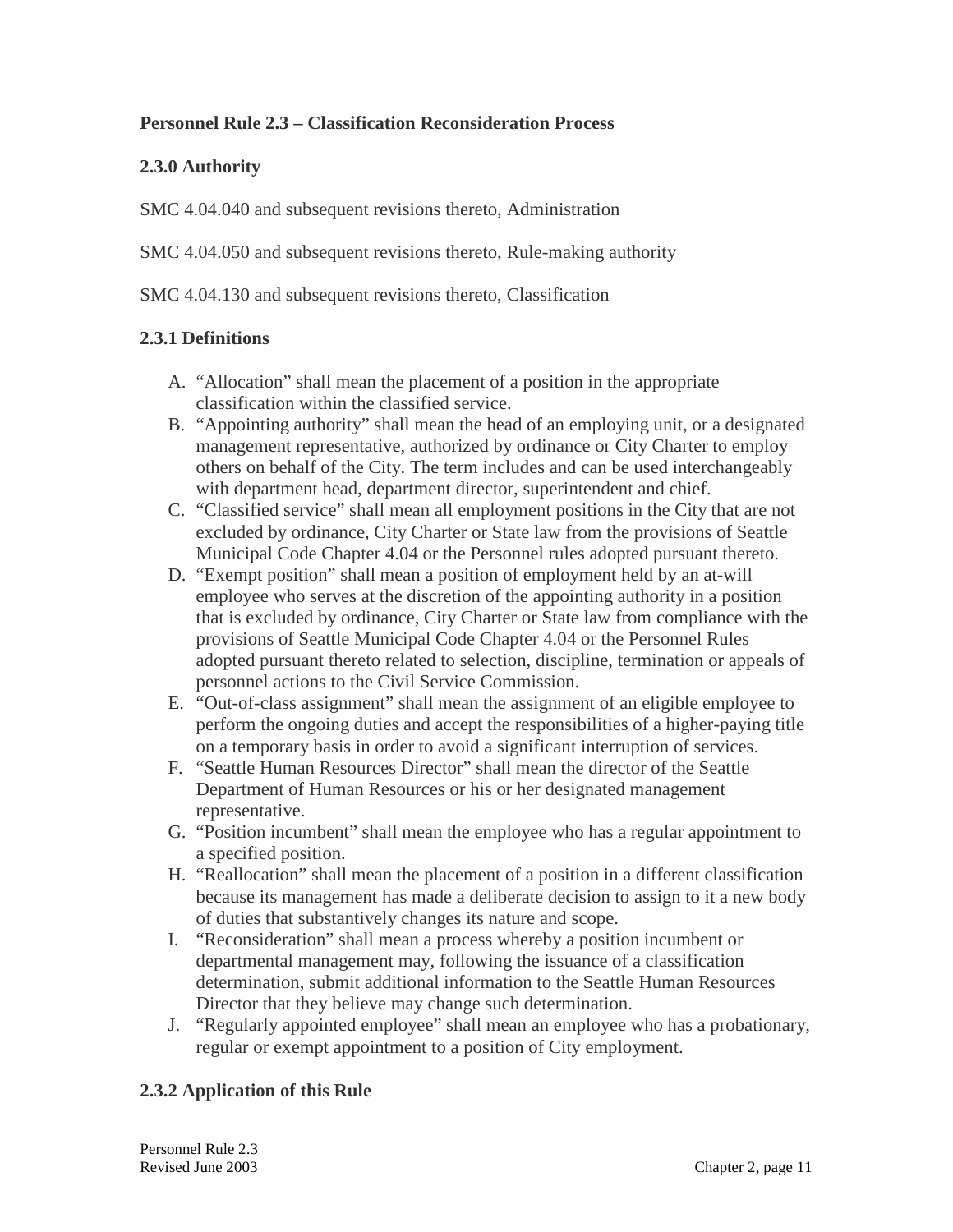- A. This Rule applies to regularly appointed employees.
- B. For regularly appointed employees who are represented under the terms of a collective bargaining agreement, this Rule prevails except where it conflicts with the collective bargaining agreement, any memoranda of agreement or understanding signed pursuant to the collective bargaining agreement, or any recognized and established practice relative to the members of the bargaining unit.
- C. This Rule does not apply to individuals who are employed under the terms of a grant that includes provisions that conflict with this Rule.
- D. This Rule does not apply to individuals hired by the City on a temporary, intermittent or a seasonal basis, or for a work schedule of fewer than 20 hours per week; nor does it apply to individuals hired under contract to the City.
- E. Appointing authorities may establish written policies and procedures for the implementation and administration of this Rule to facilitate the management of the personnel systems within their employing units, provided that such procedures do not conflict with the provisions of this Rule.

#### **2.3.3 Reconsideration Process**

- A. The reconsideration process is an opportunity to provide additional information about a position's assigned duties and responsibilities before a classification determination is finalized and implemented.
- B. Proper subjects for a reconsideration process are the classification allocation, designation of a position as exempt, and/or the effective date of a classification action.
- C. A position incumbent or the appointing authority for the position may request a reconsideration of the Seattle Human Resources Director's determination regarding the proper classification allocation or classified service exemption of the position. A position incumbent may not request a reconsideration of the Seattle Human Resources Director's determination regarding the classification reallocation of his or her position except as provided below:
	- 1. If a management request to reallocate a position is submitted to the Seattle Human Resources Director after the new duties and responsibilities have been assigned to the position and the position incumbent has been performing such new duties on other than an out-of-class basis, the position incumbent may request a reconsideration of the reallocation.
	- 2. If an employee and/or his or her appointing authority submit a request for a classification review of the position to which the employee is appointed and the Seattle Human Resources Director determines that the proper action is a reallocation rather than a reclassification, the position incumbent may request a reconsideration of the classification reallocation.
- D. A request for reconsideration must be delivered to the Seattle Human Resources Director within 30 calendar days of the date of the Seattle Human Resources Director's transmittal of the classification determination or exempt designation report to the employing unit. The request for reconsideration need not include information about the nature of or supporting documentation for the desired change; however, the requesting party should be prepared to provide to the